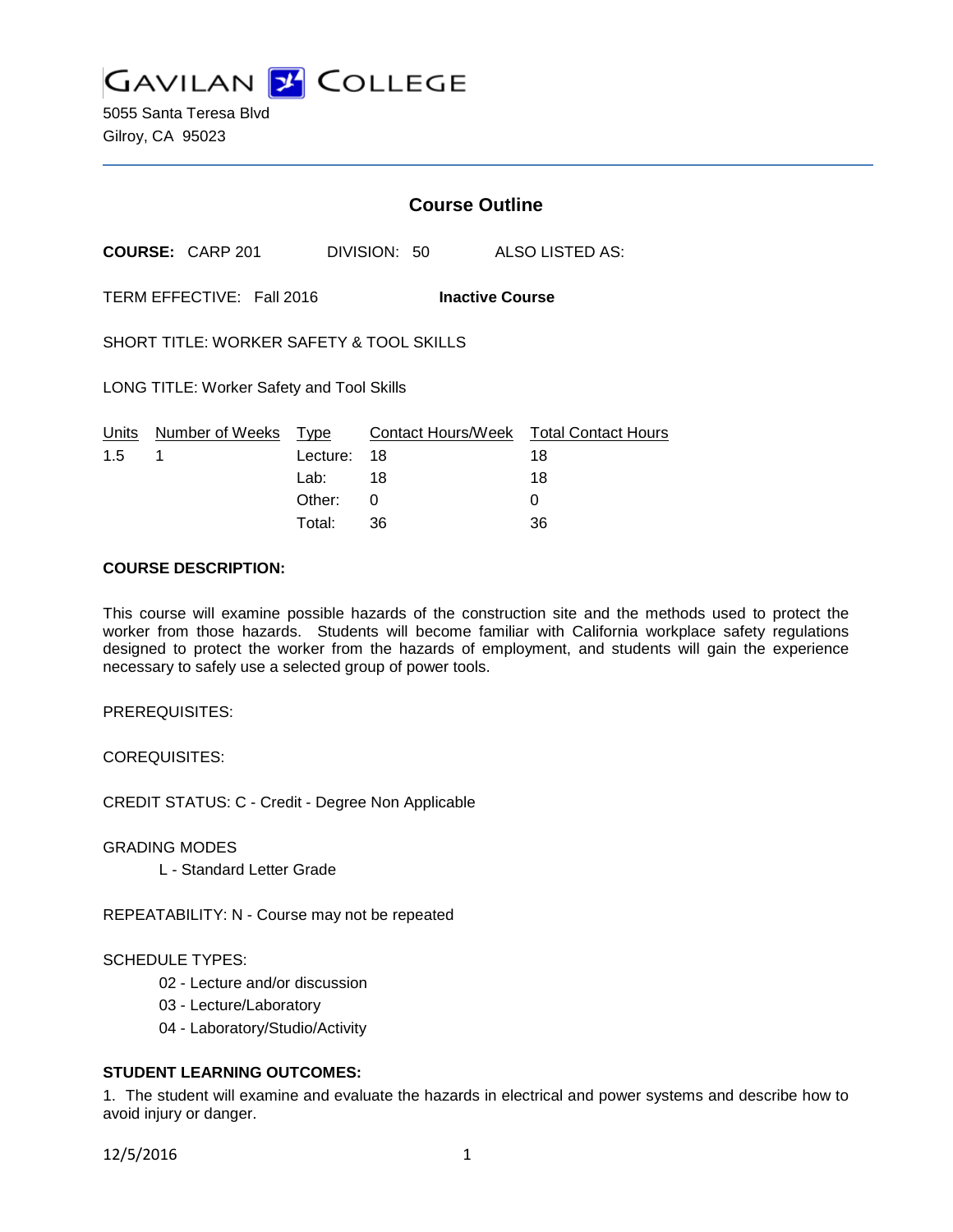Measure: Written Exams, Multiple choice PLO: 1 ILO: 3, 6, 7 GE-LO: Year assessed or anticipated year of assessment: 2012-13

2. The student will explain, describe, and demonstrate use of fall protection equipment and anchor points. Measure: Class performance

PLO: 1 ILO: 3, 6, 7

GE-LO:

Year assessed or anticipated year of assessment: 2012-13

## PROGRAM LEARNING OUTCOMES:

1. Demonstrate journey level skills, including those skills necessary to build all concrete infrastructures that comprise the California transportation system.

2. Locate on the blueprints and in the specifications, the information needed to construct various types of structures and assemble its various components.

3. Perform horizontal layout and vertical layout of wood framed wall components. Install interior and exterior trims and moldings. Construct various types of roofs and stairs.

CONTENT, STUDENT PERFORMANCE OBJECTIVES, OUT-OF-CLASS ASSIGNMENTS

Inactive Course: 11/28/2016

Out-of class assignments: For each topic, the student will read chapters and do homework assignments at the end of those chapters.

4 Lect/2 lab

A. The basic law regulating workplace safety, employer, and employee responsibilities.

SLO: The student will examine and evaluate the workplace safety issues for both employer, and employee.

B. Organization and content of the Construction Safety Orders.

SLO: The student will examine, evaluate, and list the parts of the Construction Safety Orders.

Assignments: Read the chapters covered in the lecture and do the homework exercises at the end of the chapters. Locate and read in the text or online laws regulating workplace safety and Construction Safety Orders.

4 lec/5 lab

C. Job site electrical hazards, temporary power systems, GFCIs, and double insulated tools.

SLO: The student will examine and evaluate the hazards in electrical and power systems and describe how to avoid injury or danger.

D. Scaffolds, 5 scaffold hazards, scaffold defects, and scaffold use

SLO: The student will examine, evaluate, and demonstrate correct use of scaffolds.

E. Rolling towers, hazards and safety rules specific to rolling towers

SLO: The student will examine and evaluate the hazards and safety issues specific to rolling towers.

Assignments: Read the chapters covered in the lecture and do the homework exercises at the end of the chapters. Locate and read in the text or online regarding hazards with electrical, scaffords, and rolling towers and describe these hazards.

Mid-term exam

4 lec/6 lab

F. Personal fall protection equipment and anchor points

SLO: The student will explain, describe, and demonstrate use of fall protection equipment and anchor points.

12/5/2016 2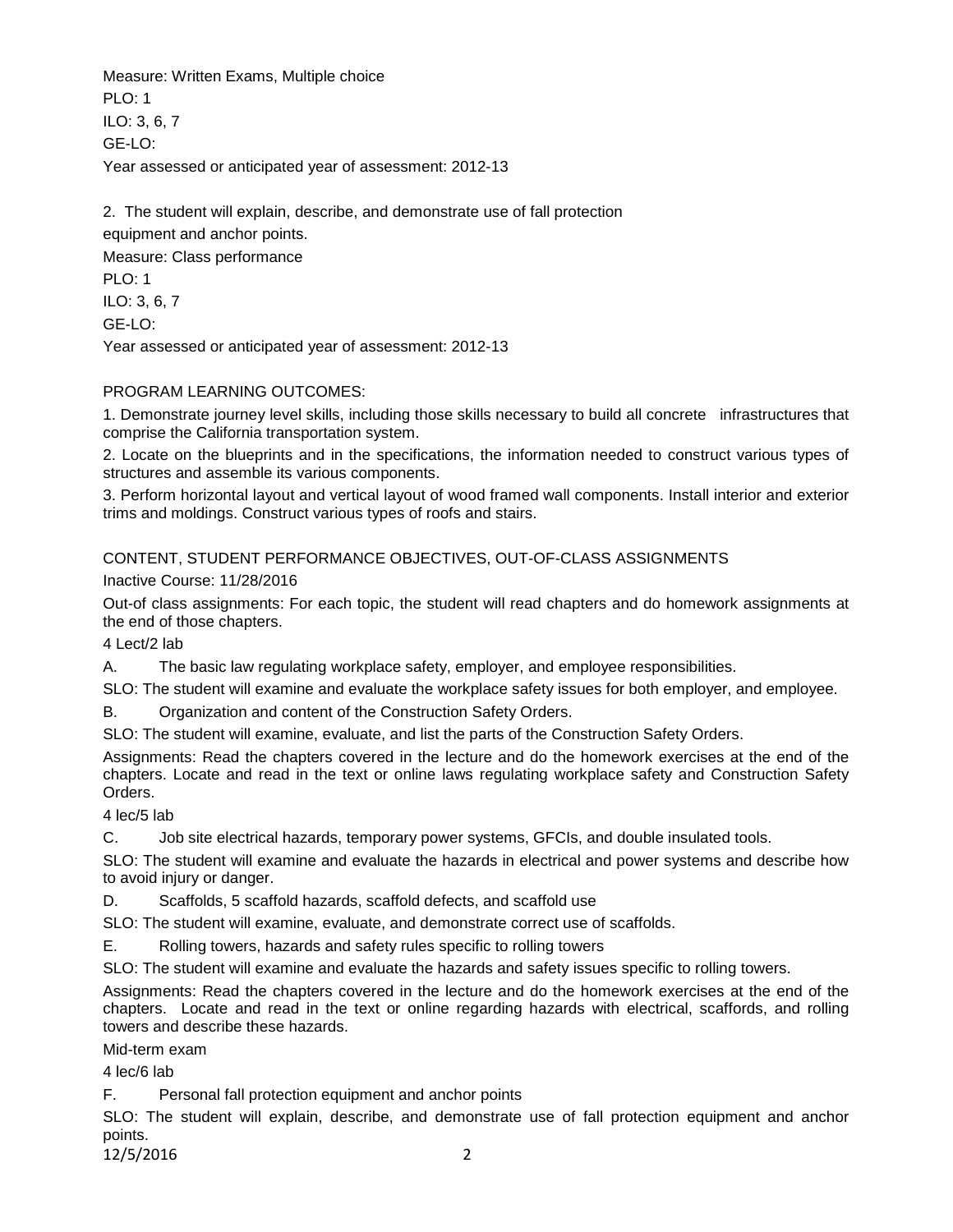G. Portable electric saws, saw hazards, saw blades, and saw maintenance.

SLO: The student will appraise, analyze the safe use of saws and demonstrate the safe use of saws.

H. The safe use of the skilsaw.

SLO: The student will appraise, analyze, and demonstrate the safe use of the skilsaw.

I. The hazards and safety features of chainsaw.

SLO: The student will explain hazards and safety features of chainsaw, and demonstrate their safe use.

J. The safe use of the chainsaw.

SLO: The student will appraise and analyze hazards and safety features of chainsaw, and demonstrate their safe use.

Assignments: Read the chapters covered in the lecture and do the homework exercises at the end of the chapters. Locate and read in the text or online regarding hazards with portable saws, skilsaws, and chainsaws and describe their hazards and protection methods used to prevent injury.

4 lec/5 lab

K. Features, hazards, and safe use of portable air compressors and pneumatic nailers.

SLO: The student will appraise and analyze features, hazards, and safe use of portable air compressors and pneumatic nailers.

L. Portable compressor systems

SLO: The student will appraise and analyze features, hazards, and safe use of portable compressor compressors and pneumatic nailers

M. The safe use of a pneumatic nailer.

SLO: The student will appraise, analyze and demonstrate the safe use of a pneumatic nailers.

Assignments: Read the chapters covered in the lecture and do the homework exercises at the end of the chapters. Locate and read in the text or online regarding hazards with compressors and nailers and describe their hazards and protection methods used to prevent injury.

2.0 Hours

### **METHODS OF INSTRUCTION:**

A. Lecture and discussion

- B. Visual aids
- C. Demonstrations
- D. Group hands-on exercise
- E. Individual hands-on exercise
- F. One-on-one hands-on instruction

### **METHODS OF EVALUATION:**

The types of writing assignments required: Written homework Reading reports Lab reports Essay exams The problem-solving assignments required: Homework problems Lab reports **Quizzes** Exams The types of skill demonstrations required: Class performance Field work Performance exams

12/5/2016 3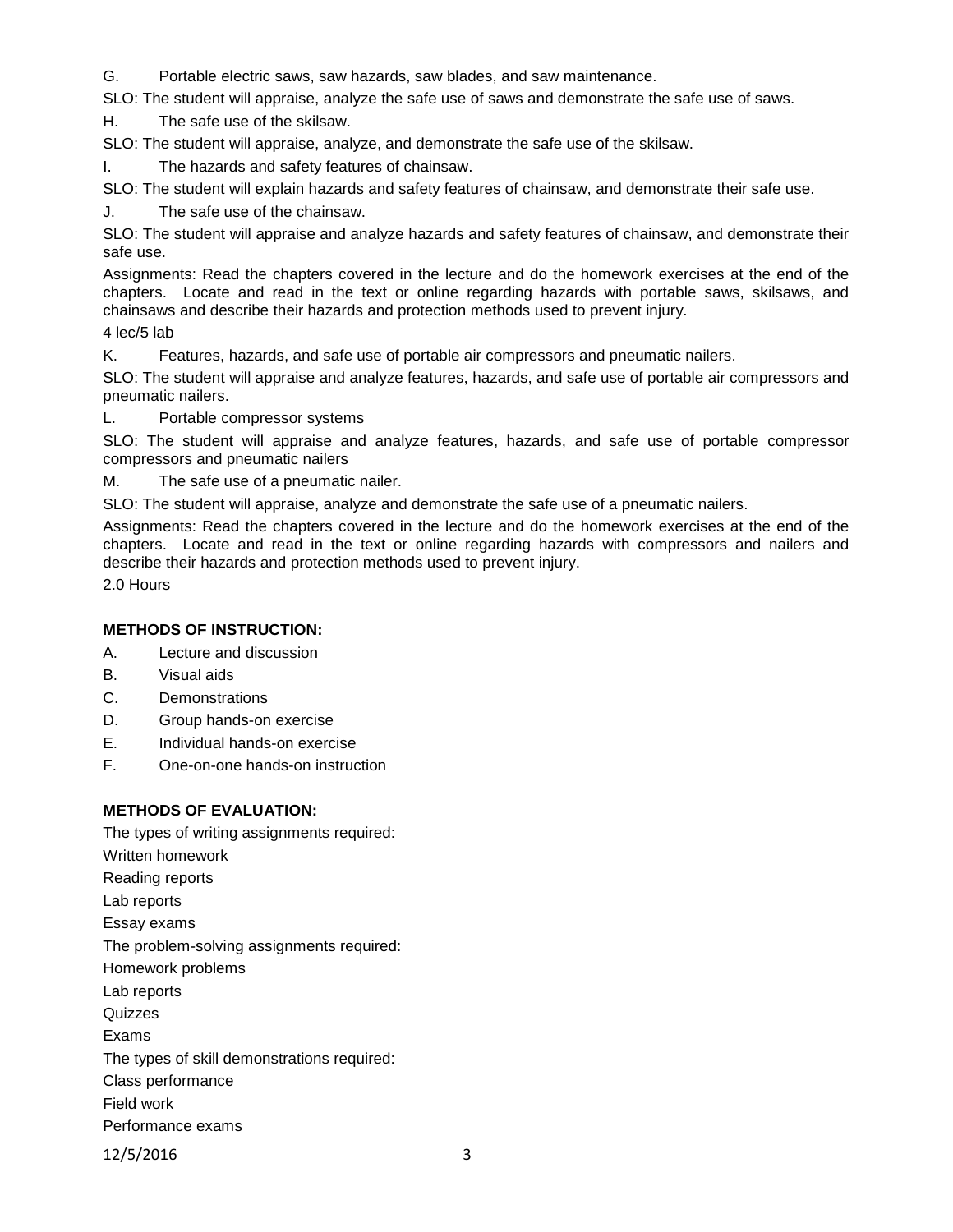The types of objective examinations used in the course: Multiple choice True/false Matching items Completion Other category: None The basis for assigning students grades in the course: Writing assignments: 10% - 30% Problem-solving demonstrations: 10% - 40% Skill demonstrations: 20% - 70% Objective examinations: 10% - 30% Other methods of evaluation: 0% - 0%

## **REPRESENTATIVE TEXTBOOKS:**

Required:

Leonard A. Koel, Barclay Construction Safety Orders Book 1 & 2, CTCNC Worker Safety and Tool Skills. Carpentry 6th edition, Current editions, American Technical Publishers, Thomson West, CTCNC, 2013. Or other appropriate college level text.

Reading level of text, Grade: 10Verified by: publisher/dvt

#### **ARTICULATION and CERTIFICATE INFORMATION**

Associate Degree: CSU GE: IGETC: CSU TRANSFER: Not Transferable UC TRANSFER: Not Transferable

# **SUPPLEMENTAL DATA:**

Basic Skills: N Classification: Y Noncredit Category: Y Cooperative Education: Program Status: 1 Program Applicable Special Class Status: N CAN: CAN Sequence: CSU Crosswalk Course Department: CSU Crosswalk Course Number: Prior to College Level: Y Non Credit Enhanced Funding: N Funding Agency Code: Y In-Service: N Occupational Course: A Maximum Hours: 12/5/2016 4